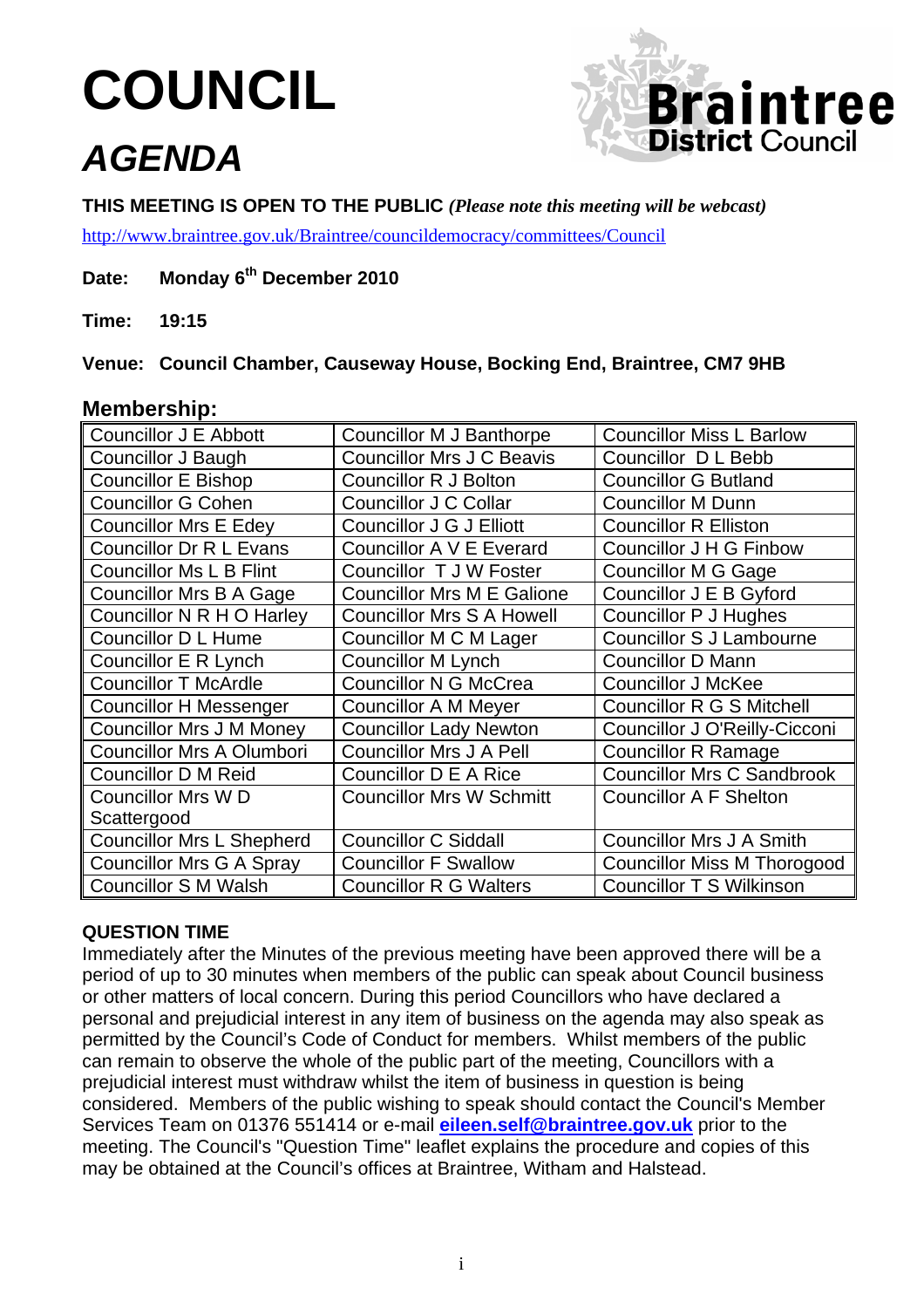**Members of the Council are requested to attend the above meeting to transact the following business: -** 

PUBLIC SESSION

- 1. **Apologies for Absence**
- 2. **To receive any announcements/statements from the Chairman of the Council.**
- 3. **Declarations of Interest.** 
	- (a) To declare the existence and nature of any 'personal' or 'personal and prejudicial' interests relating to items on the agenda having regard to paragraphs 8 to 12 (inclusive) of the Code of Conduct for Members in Part 5 of the Constitution and having taken appropriate advice (where necessary) before the meeting*.*
	- (b) Any member with a personal and prejudicial interest to indicate whether he/she intends to make representations in accordance with paragraph 12 (2) of the Code of Conduct as part of Question Time
- 4. **Minutes.** To approve as a correct record the minutes of the Council meeting held on 27<sup>th</sup> September 2010 (Copy previously circulated)
- 5. **Question Time.** (See above paragraph)
- 6. To consider the **Notice of Motion** as follows:

"This Council, while welcoming the maternity discussion paper rejects the proposal to stop any overnight stays at the new facility on the new site at the Old Day Hospital. These new proposals do not meet the needs of the residents of the Braintree District. This Council calls upon Mid Essex Health Authority to retain the overnight facilities currently enjoyed by our residents at WJC"

Appropriate notice of the motion has been given to the Chief Executive under Rule 19.1 of Part 4 of the Constitution and the motion has been signed by Councillors Dr R Evans, E Lynch, J Gyford, D Mann, Miss M Thorogood and A E V Everard.

#### 7. **Report of Task & Finish Group - Public Service Provision for Older People - to consider the Group's recommendations** Report attached (Page 1)

# 8. **Policy Recommendations and References – Cabinet.**

To consider any policy recommendations which have arisen since the last Council meeting

- (i) **Cabinet 22nd November 2010 Community Halls Refurbishment of 19/21 Bocking End, Braintree**  Report attached (Page 5)
- (ii) **Cabinet 22nd November 2010 Financial Procedural Rules**  Report attached (Page 6)
- (iii) **Cabinet 22nd November 2010 Proposed Changes to the Petitions Scheme**  Report attached (Page 28)
- (iv) **Cabinet 22nd November 2010 Decision Making Arrangements**  Report attached (Page 36)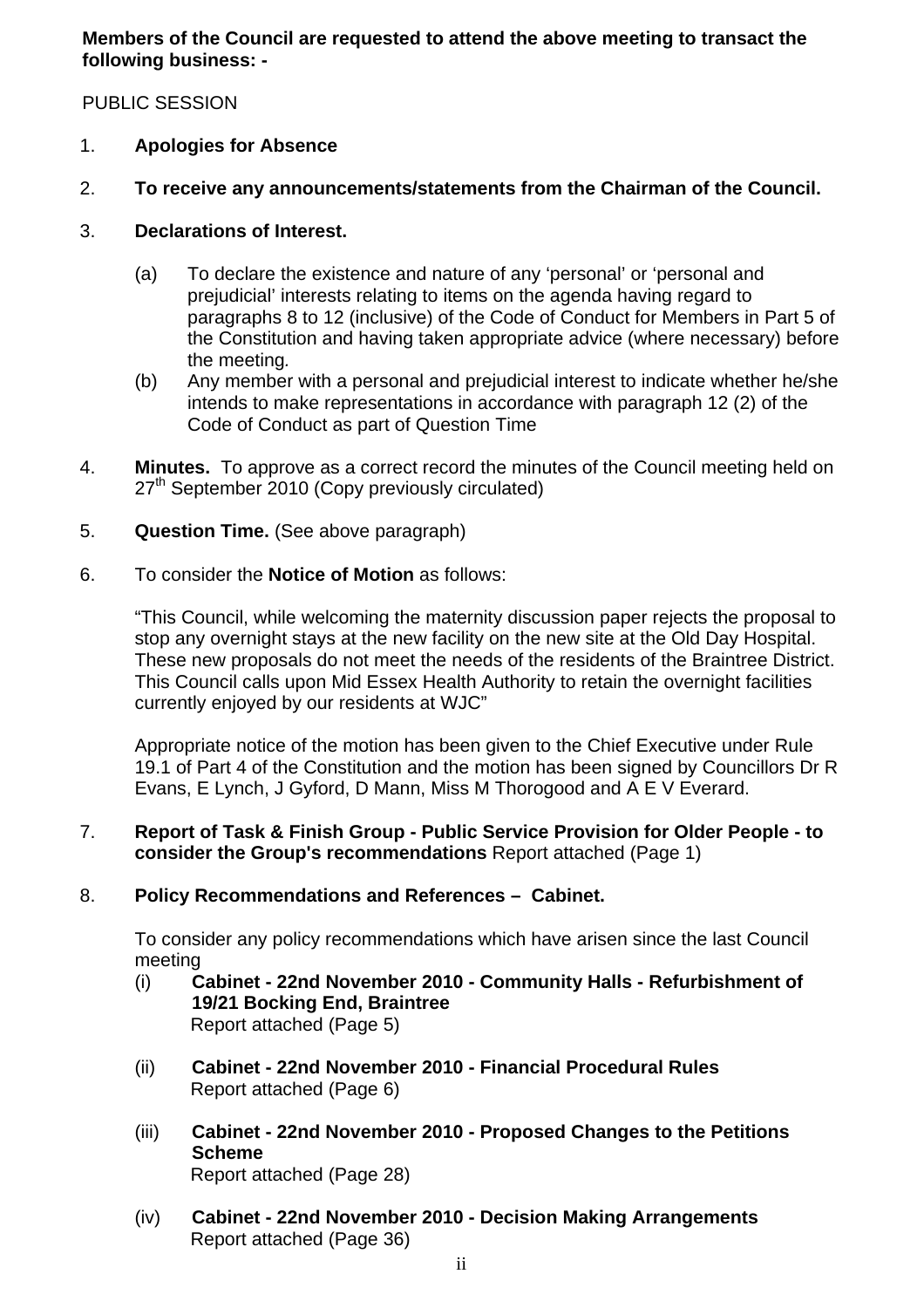#### 9. **Statements by Members.**

To receive any statements by Members of which the appropriate written notice has been given to the Chief Executive in accordance with Council Procedure Rule 10.4(a). *There are none.* 

#### 10. **Question Tim**e

- (i) **Statement's from the Leader and Cabinet Members.** To receive the following reports from each Portfolio Holder.
	- Councillor Butland, Leader of the Council (Page 39)
	- Councillor Lady Newton, Housing and Well-Being (Page 40)
	- Councillor Mrs Schmitt, Communities (Page 43)
	- Councillor Walters, Environment and Sustainability (Page 47)
	- Councillor Harley, Enterprise and Culture (Page 50)
	- Councillor Mrs Beavis, Customers and Communication (Page 54)
	- Councillor Lager, Efficiency and Resources (Page 57)
- (ii) Oral questions without notice to the Leader on any non-operational matter in which the Council has powers or duties or which affects the district or its inhabitants. (Procedure rules 10.2 and 10.8 apply) [*The Leader may respond directly, request another Cabinet Member to respond, provide a written response after the meeting or, if the question relates to an operational matter, request that the appropriate officer deals with the issue outside the Council meeting*]

*(Please note that the time set aside for this item shall not exceed 30 minutes)* 

- (iii) **Chairmen's Statements.** To receive statements from those Chairmen who have given prior notification in accordance with Council Procedure Rule 10.7 and to respond to questions on such statements. *None have been received.*
- (iv) To raise any matters arising from the minutes of **meetings that have been held in public session** since the last Council meeting on 27<sup>th</sup> September. (Paper attached – Page 60)
- 11. To receive reports about and receive questions and answers on the **business of external organisations.**

#### Exclusion of Public and Press: - To give consideration to adopting the following Resolution: -

That under Section 100(A)(4) of the Local Government Act 1972, the public and press be excluded from the meeting for the following items of business on the grounds that they involve the likely disclosure of exempt information as defined in the relevant paragraphs of Part 1 of Schedule 12(A) of the Act.

If you are unable to attend the meeting please forward your apologies for absence to Eileen Self on (01376) 551414 or email [eileen.self@braintree.gov.uk](mailto:eileen.self@braintree.gov.uk)

The last page of this agenda is numbered 60.

#### A J REID Chief Executive